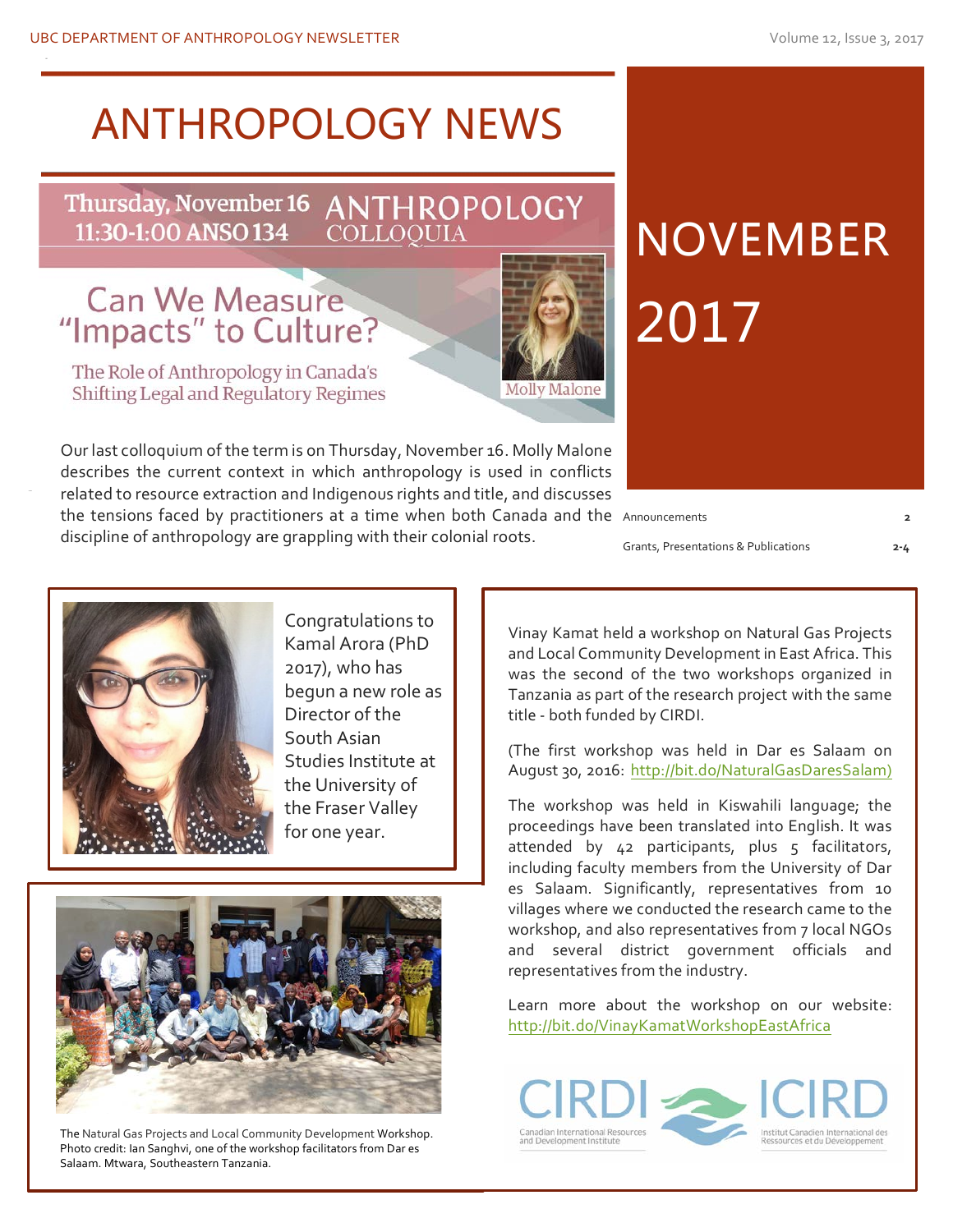

Read more about Daisy's project on our website, at: http://www.bit.do/daisyrosenblum

"I knew that I would be spending many hours working with Elder speakers and knowledge keepers in Gwayi (Kingcome Inlet) and Tsulquate, and I wanted to do my best to ensure that their time would be well spent toward community priorities. Everyone I asked answered in the same way: they wanted to know how to talk about their territories – land and waters – in their language. In order to do that research, however, I first had to understand how K<sup>w</sup>ak<sup>w</sup>ala describes spatial relationships, which was the focus of my doctoral work. This current project, qanqoλaχanc ?awinag<sup>w</sup>is, 'Knowing our land', is a continuation and fulfillment of my original intention, and will contribute to the community-directed documentation and transfer of Kwakwaka'wakw knowledges in the ancestral languages of those places."

Daisy Rosenblum, on her SSHRC Insight Grant project **"qə́ nqoƛaχənc ʔəwinagʷis, 'Knowing our land'"**





The Awards Committee has read and discussed the papers nominated for the *Julie Cruikshank Award* and the *Hawthorn Best Honour's Thesis*. We are happy to announce the following winners: **Eva Sullivan**, Julie Cruikshank Award for Best Undergraduate Paper titled: "Discourses of (Un)Belonging: The Gendered, Racialized and Reproductive Politics of Non-Jewish Migration in Israel." **Caitlin Stonham**, Hawthorn Award for Best Undergraduate Honours Thesis titled, "Tiny Life and The Law: Identity, Materiality, and Bureaucracy in Vancouver's Tiny House Movement."

## **Presentations**

#### **Wade Davis**

- 2017. "La Sierra Nevada: Un Ecosistema Unico" III Foro, Tras La Perla de la America, Santa Marta, Colombia August 31-September 1.
- 2017. Keynote Address: World Environmental Education Congress 2017, Vancouver, B.C. September 10.
- 2017. Keynote Address: The Alberta Teachers' Association Annual Meeting, Strategic Planning Group. Banff, September 14.
- 2017. Alberta Teachers' Association, Fall Planning Meetings, "Complexity, Uncertainty, Our Capacity to Respond, and the Issues We Must Engage.", Plenary and Workshop discussant, September 15-16.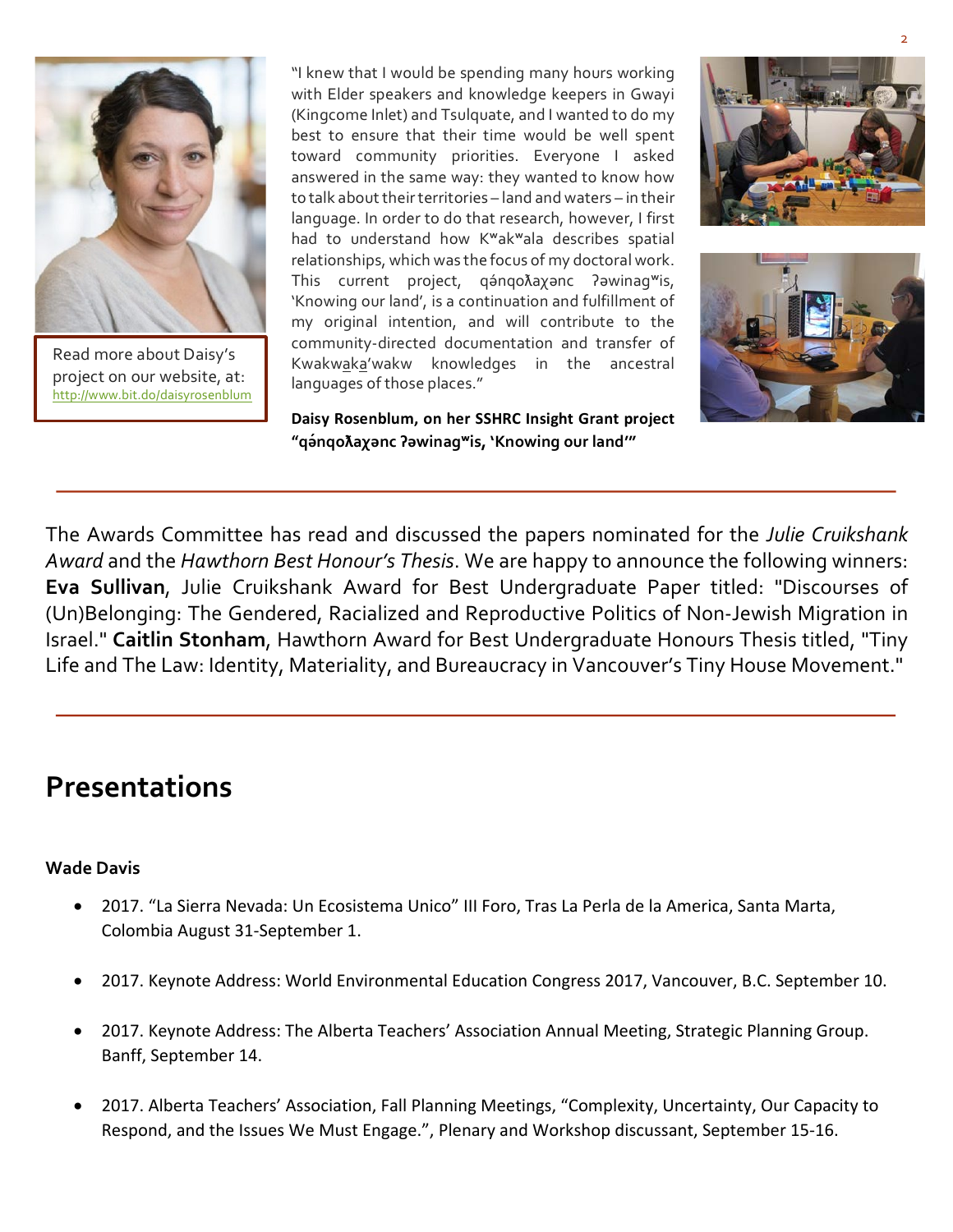- 2017. Address and workshop discussion with crew and cast of Avatar 2 and 3, Light Storm Productions, Los Angeles, Ca. September 19.
- 2017. Keynote Address: School District #8 (Kootenay Lake) Professional Development, Nelson, B.C. September 22.
- 2017. "Into the Silence: The Great War, Mallory and the Conquest of Everest" Address to University of British Columbia Emeritus Professors Association, Vancouver, B.C. October 11.
- 2017. "The Wayfinders: Why Ancient Wisdom Matters in the Modern World", sponsored by the Six Nations Health Services, Six Nations of the Grand River, (Iroquois Confederacy, Mohawk, Cayuga, Onondaga, Oneida, Seneca, and Tuscarora), Ohsweken, ON. October 13.
- 2017. "The Healing Forest: The Ethnobotanical Search for New Medicines" Royal Botanical Garden, Burlington, ON, October 13.
- 2017. Keynote Address, Northern British Columbia Tourism Summit, Prince George, BC October 17.
- 2017. "Into the Silence: The Great War, Mallory and the Conquest of Everest" Sponsored by the Lyric Opera of Kansas City, Kansas City Public Library, Kansas City, October 20.
- 2017. "Peoples of the Anaconda", Guest Lecture Port 405A-101 Studies in Portuguese and Brazilian Culture, Department of French, Hispanic & Italian Studies, UBC, Vancouver, BC October 24.
- 2017. "Plants of the Gods", Michael Kingsmill Forum, UBC Psychedelic Society, UBC, October 25.
- 2017. "The Wayfinders: Why Ancient Wisdom Matters in the Modern World", Benefit lecture for the Bowen Island Library Fund, Cates Hill Chapel, Bowen Island, November 4.

#### **Daisy Rosenblum**

• 2017. "Decolonizing Indigenous Language Pedagogies" at Awakening the Spirit: Indigenous culture and language revitalization through land, water and sky. Unceded and occupied Musqueam territory. October 19.

#### **Jessica Z. Metcalfe**

• 2017. Bison Migration: Implications for Ancient Dene Cultures. Paper presented at the 13th Biennial Rocky Mountain Anthropological Conference, Canmore, Alberta. September 21-24.